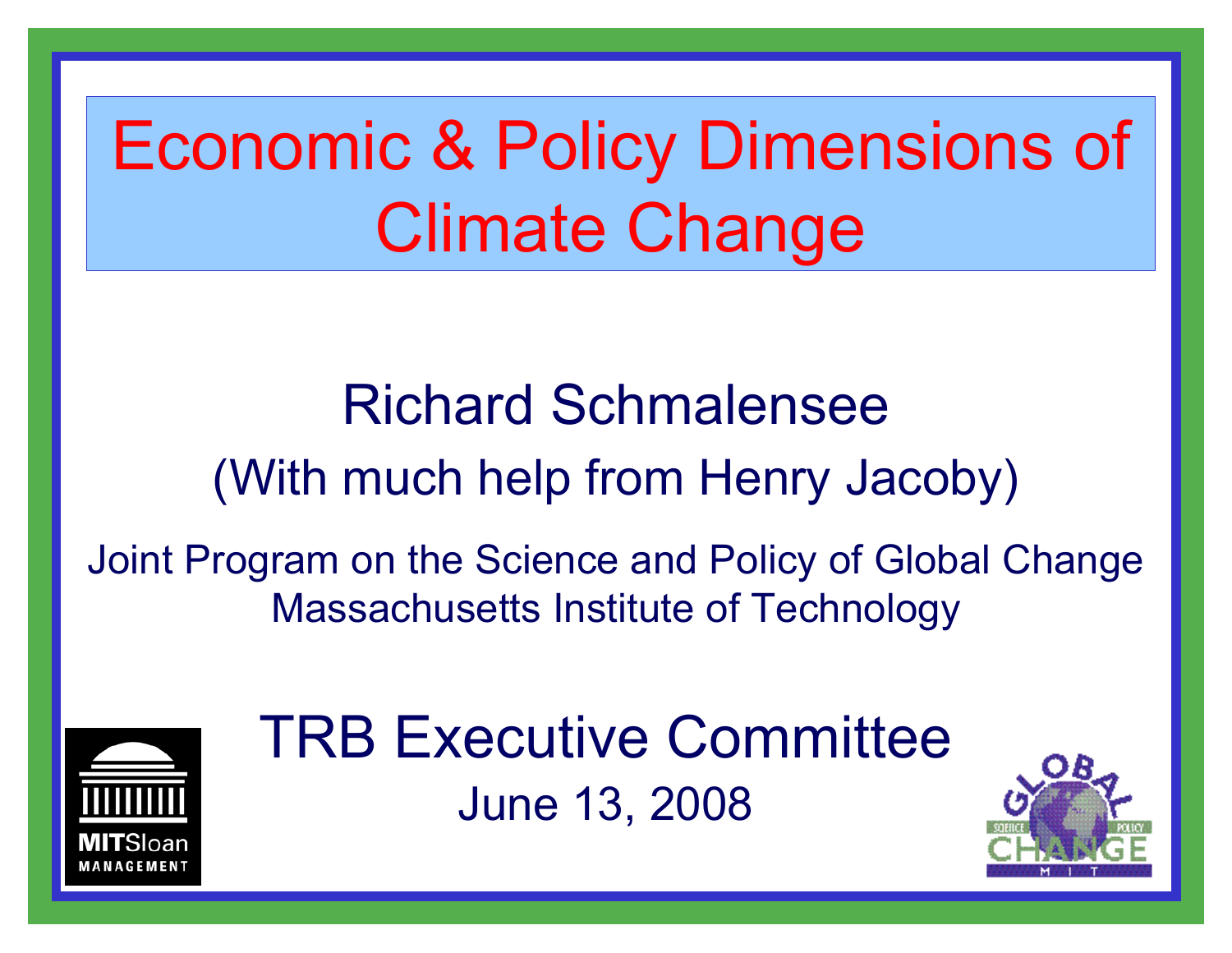### Stabilization Will Not Be Easy

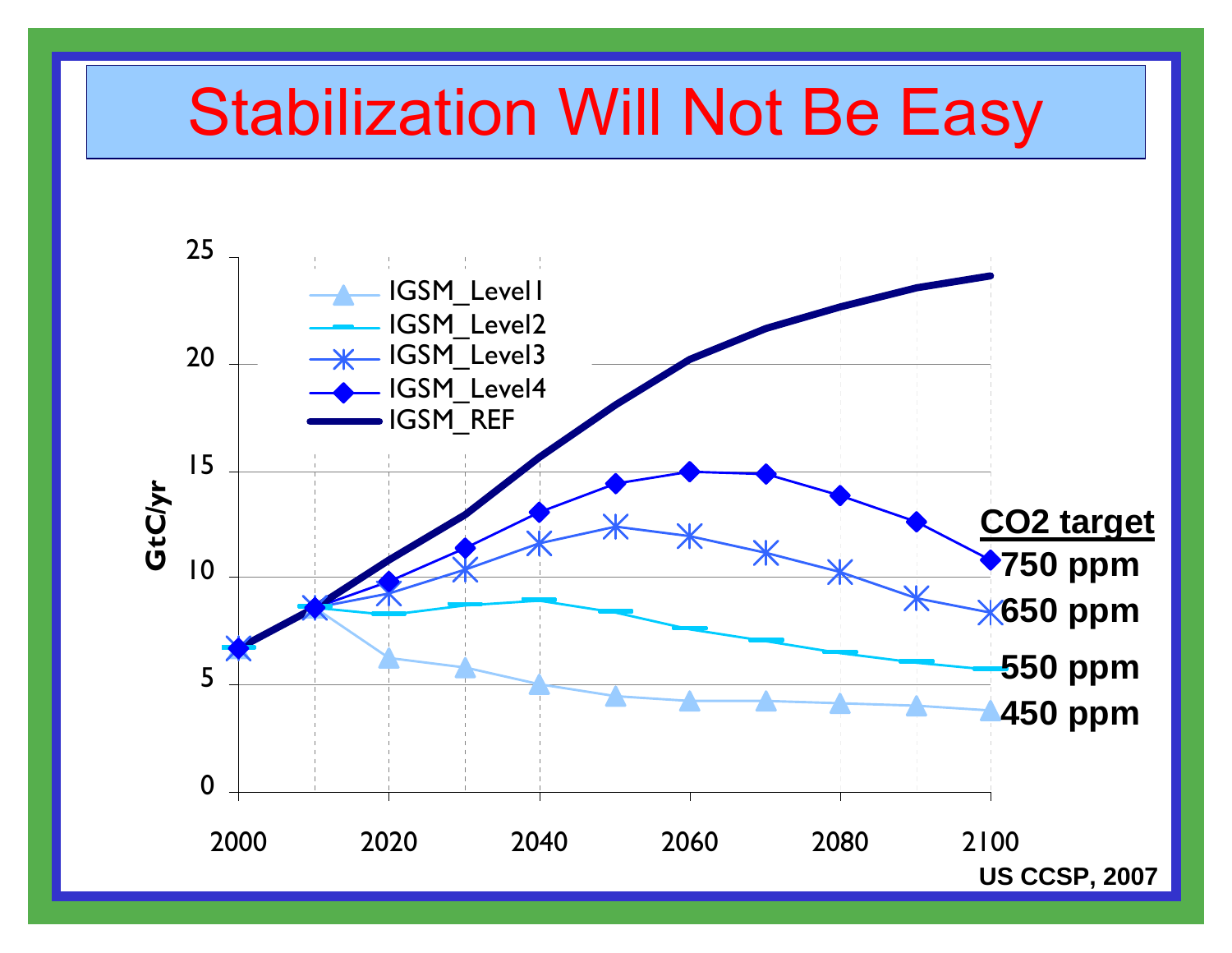### No-Policy Risk is Substantial: Latest MIT Estimate of PDF

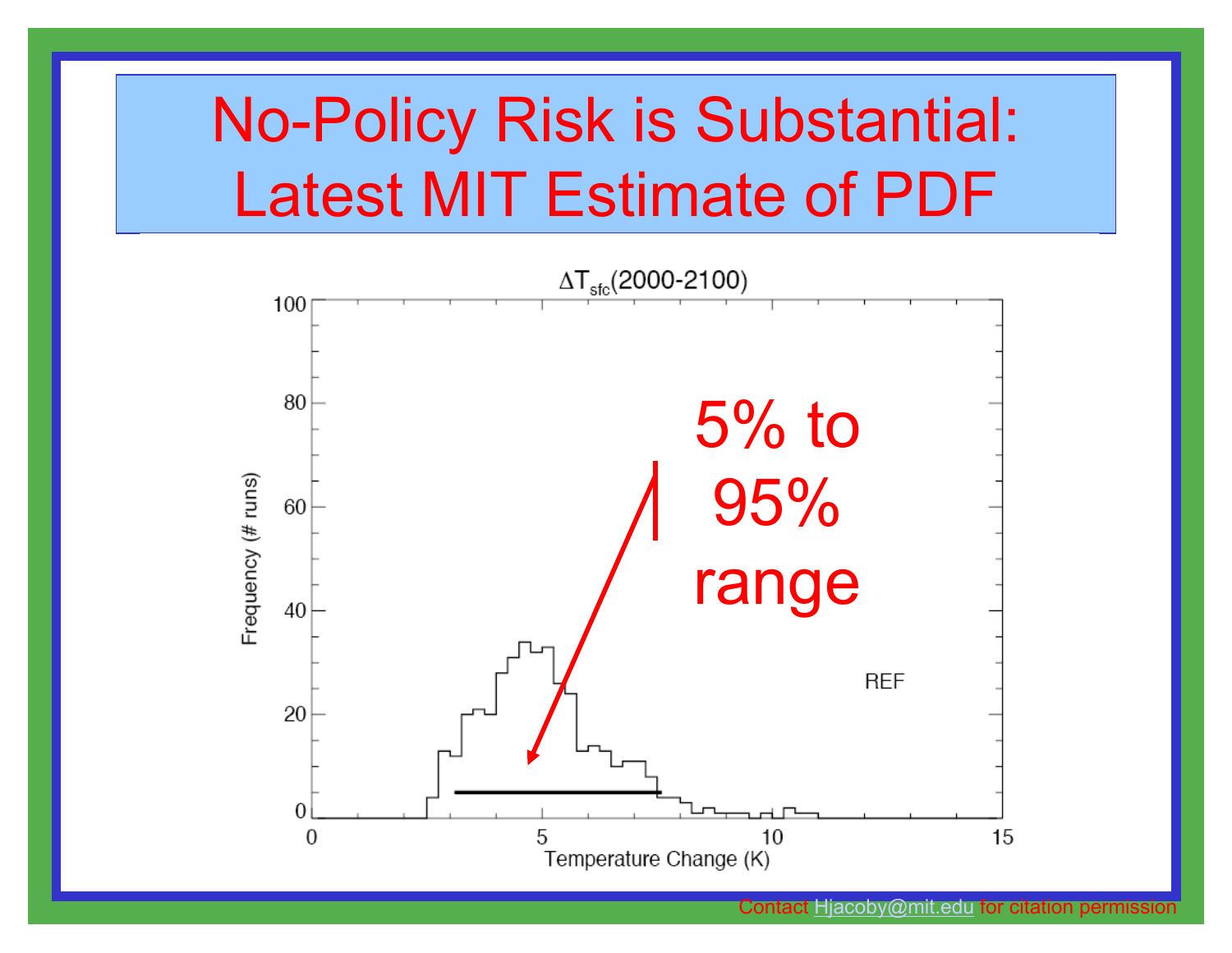## Another Way to Look at It



### **No policy case**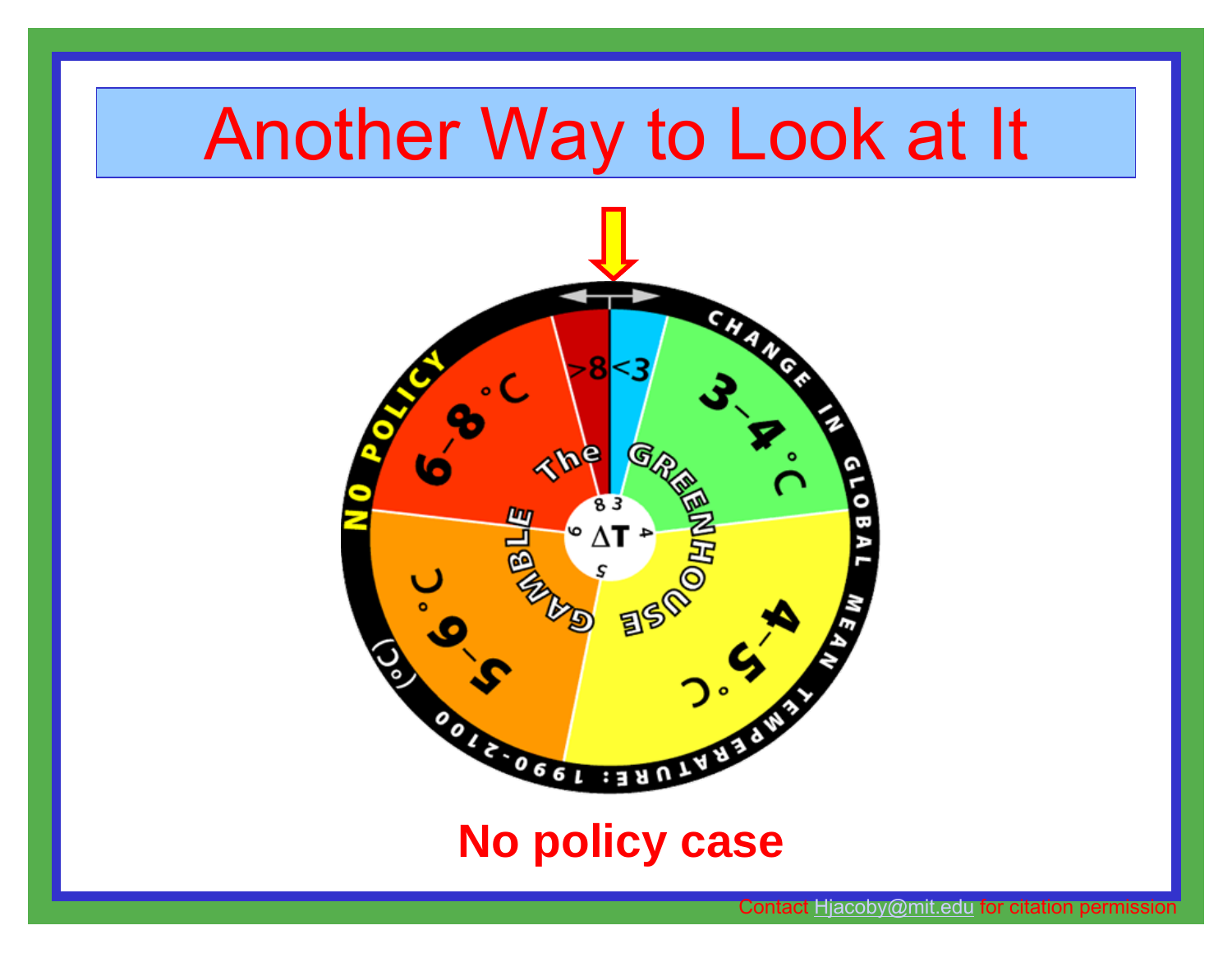#### The Problem is Not Just CO 2

#### Figure 1: Global Greenhouse Gas Emissions 2000



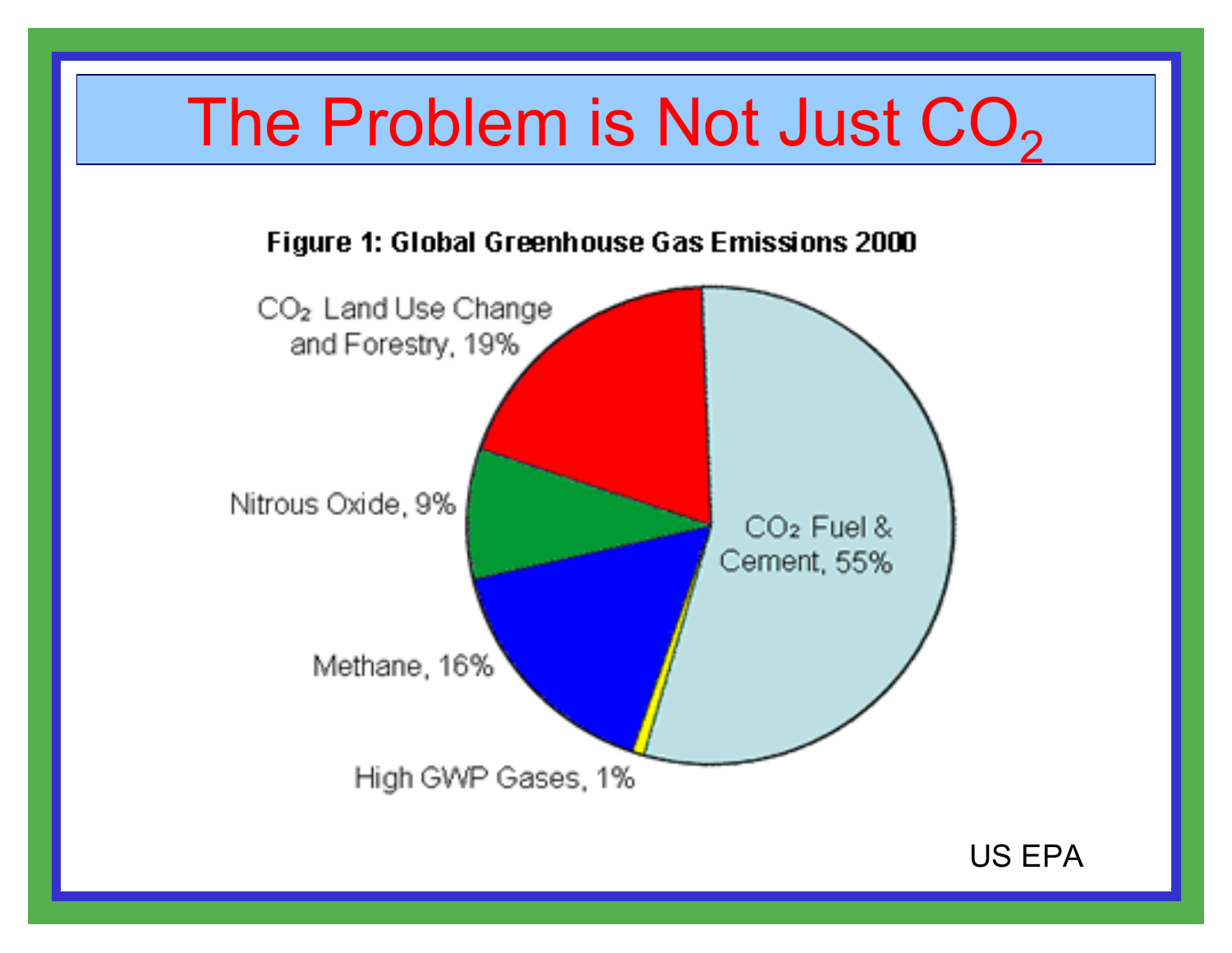### Many Sectors are Involved

#### **Annual Greenhouse Gas Emissions by Sector**

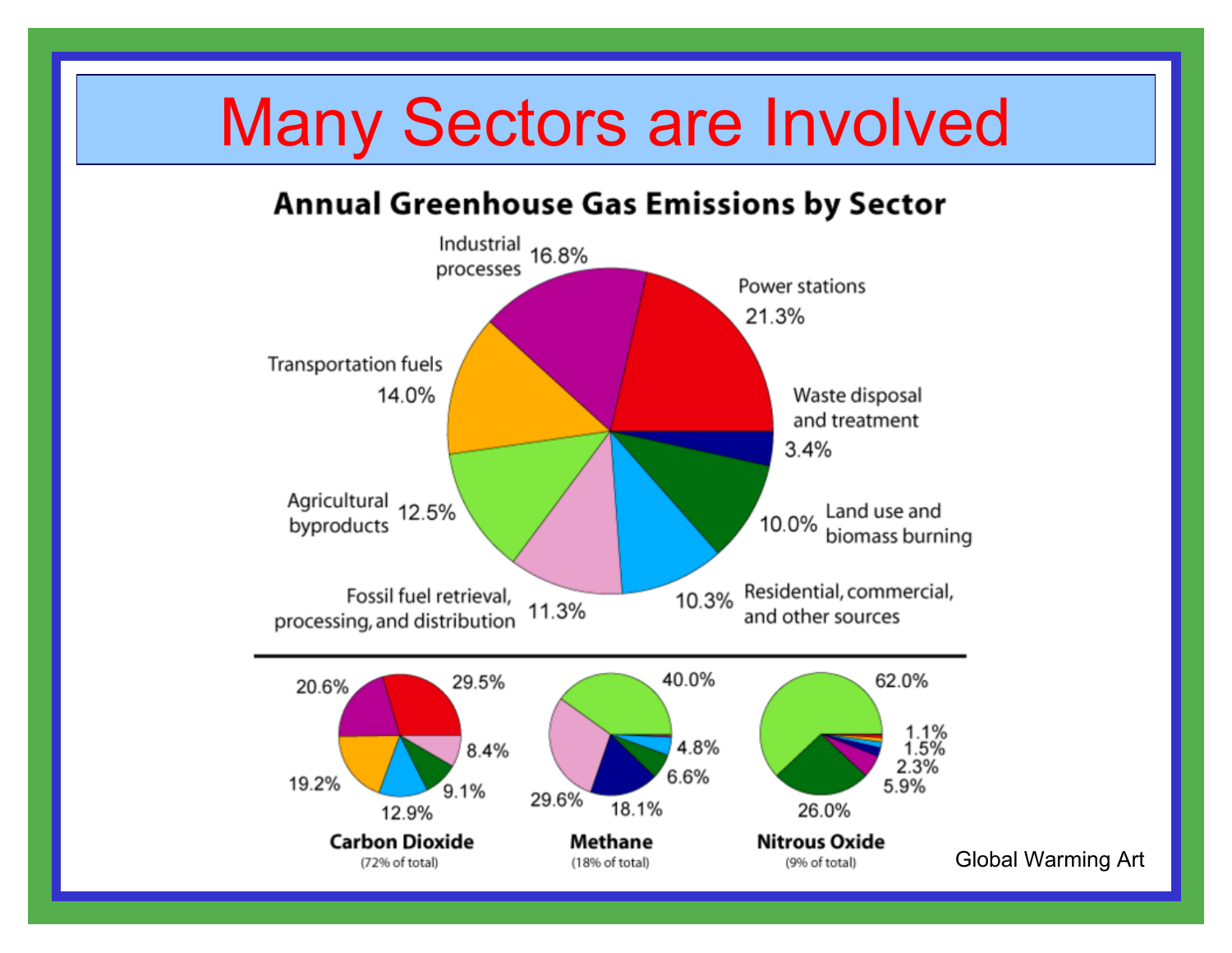# Need Comprehensive, Cost-Effective Mitigation Policy

- Will need big departures from no-policy trajectory Not feasible if requires huge economic costs
- **Thus want to get the cheapest reductions first** Across sectors, margins (efficiency v. use) Cannot rely on planning to find cheapest Regulation doesn't stimulate innovation (SO $_2)$
- **Points to incentive-based: tax or cap-and-trade** Pre-FCCC EU proposed efficiency standards EU now has cap-and-trade, after US SO $_{\rm 2}$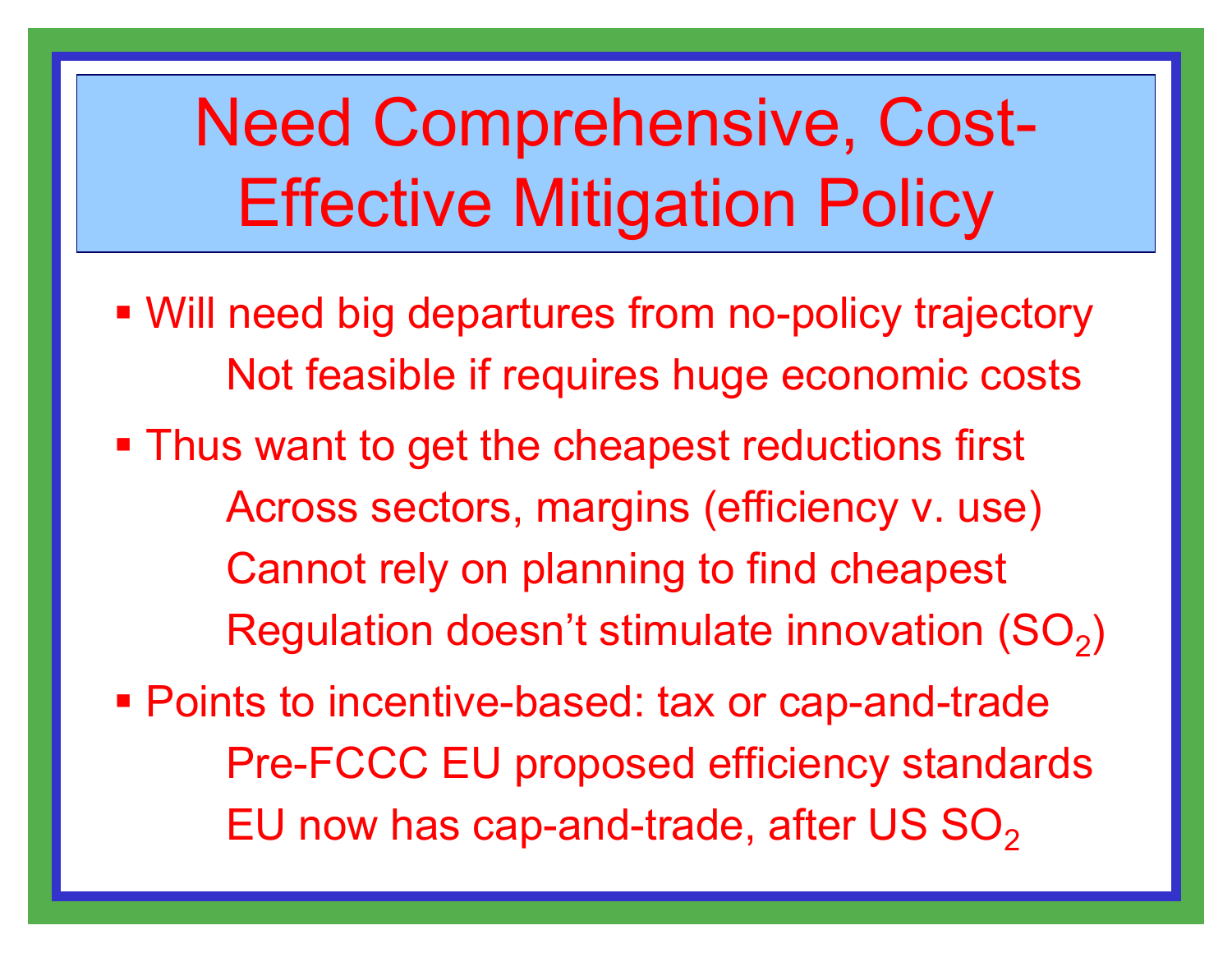## Problem is Global, esp. In Future



**IEA, 2006**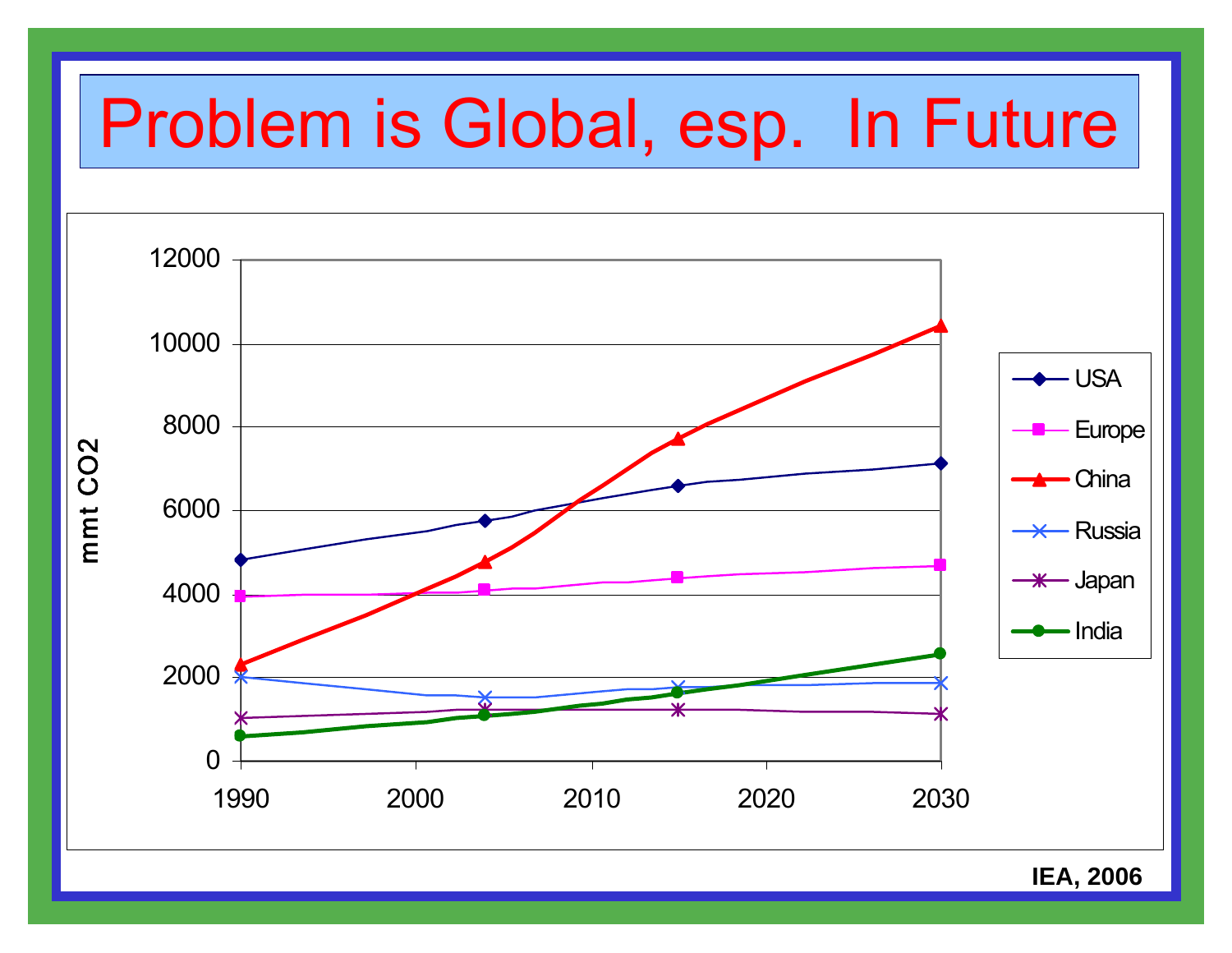### **Transport Emissions Growing**



**DOE-EIA, 2007**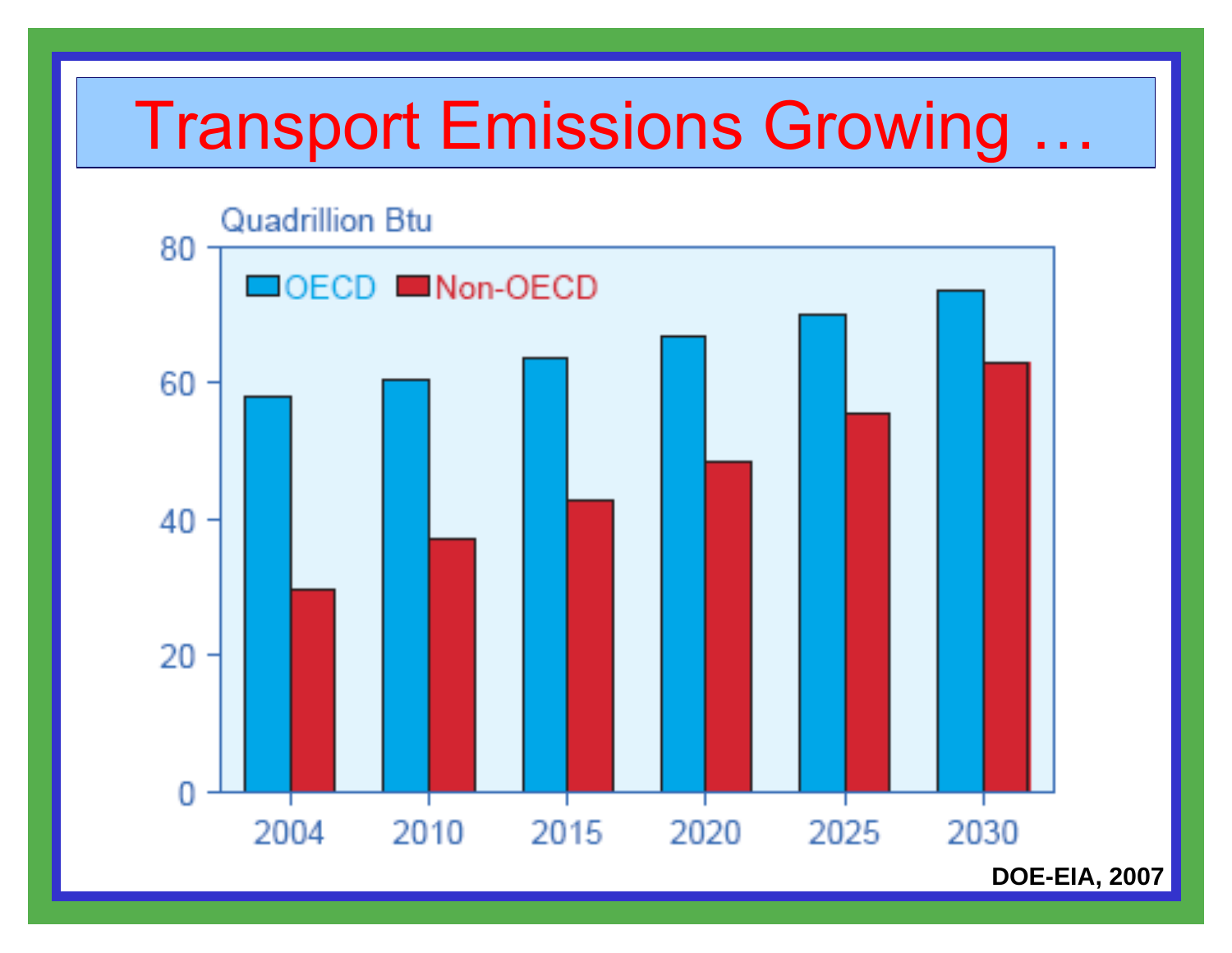

**DOE-EIA, 2007**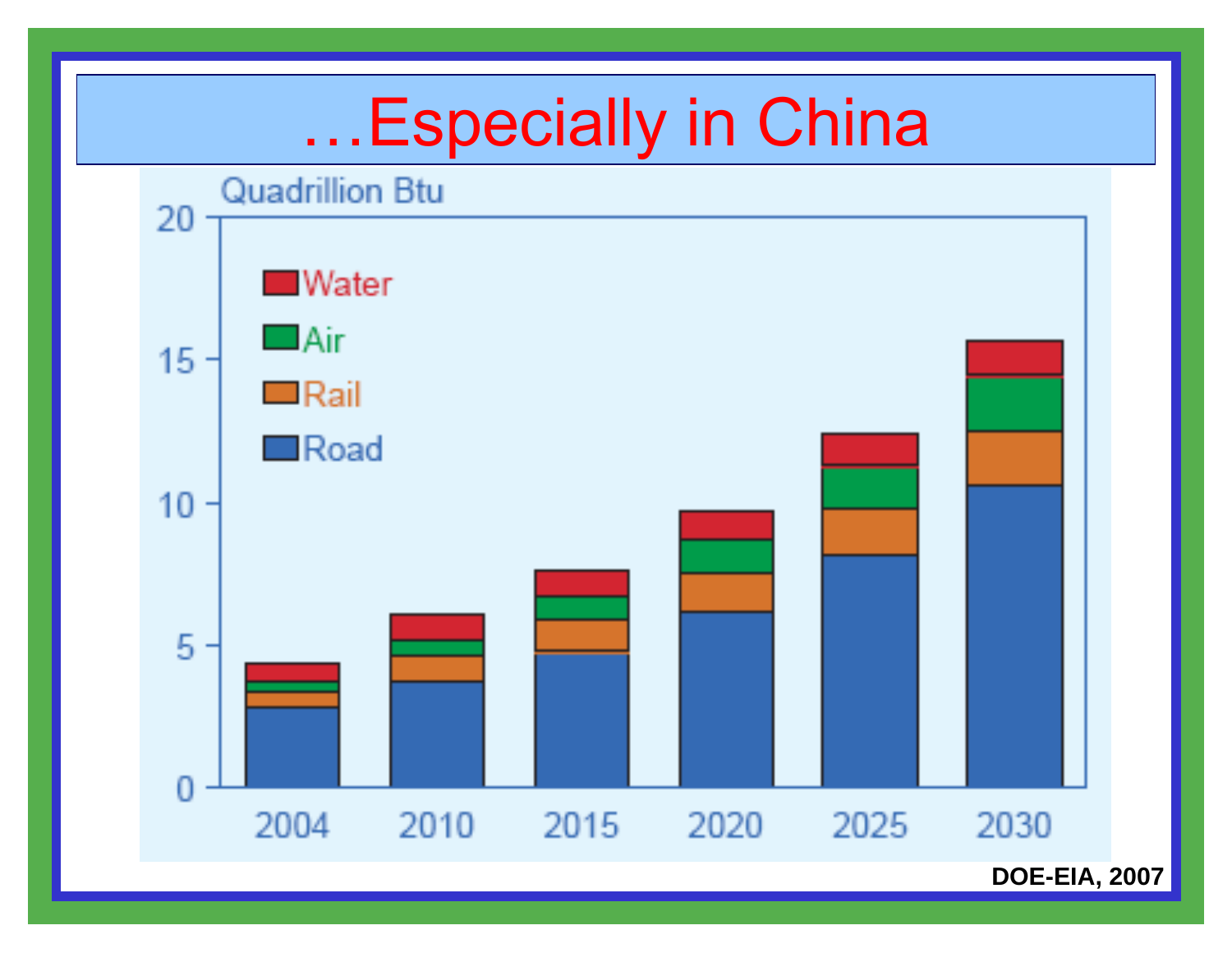

**DOE-EIA, 2007**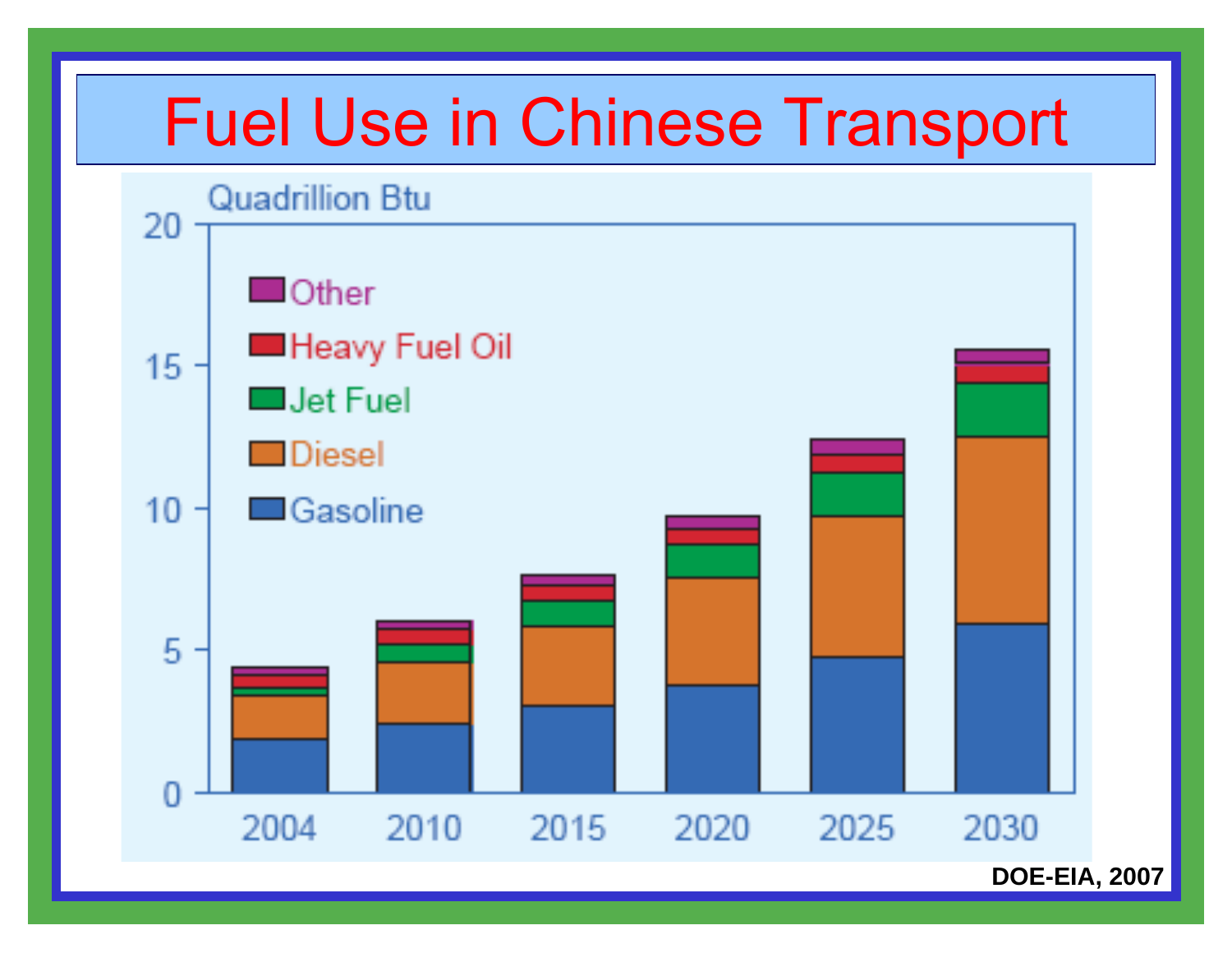

**DOE EIA. 2007**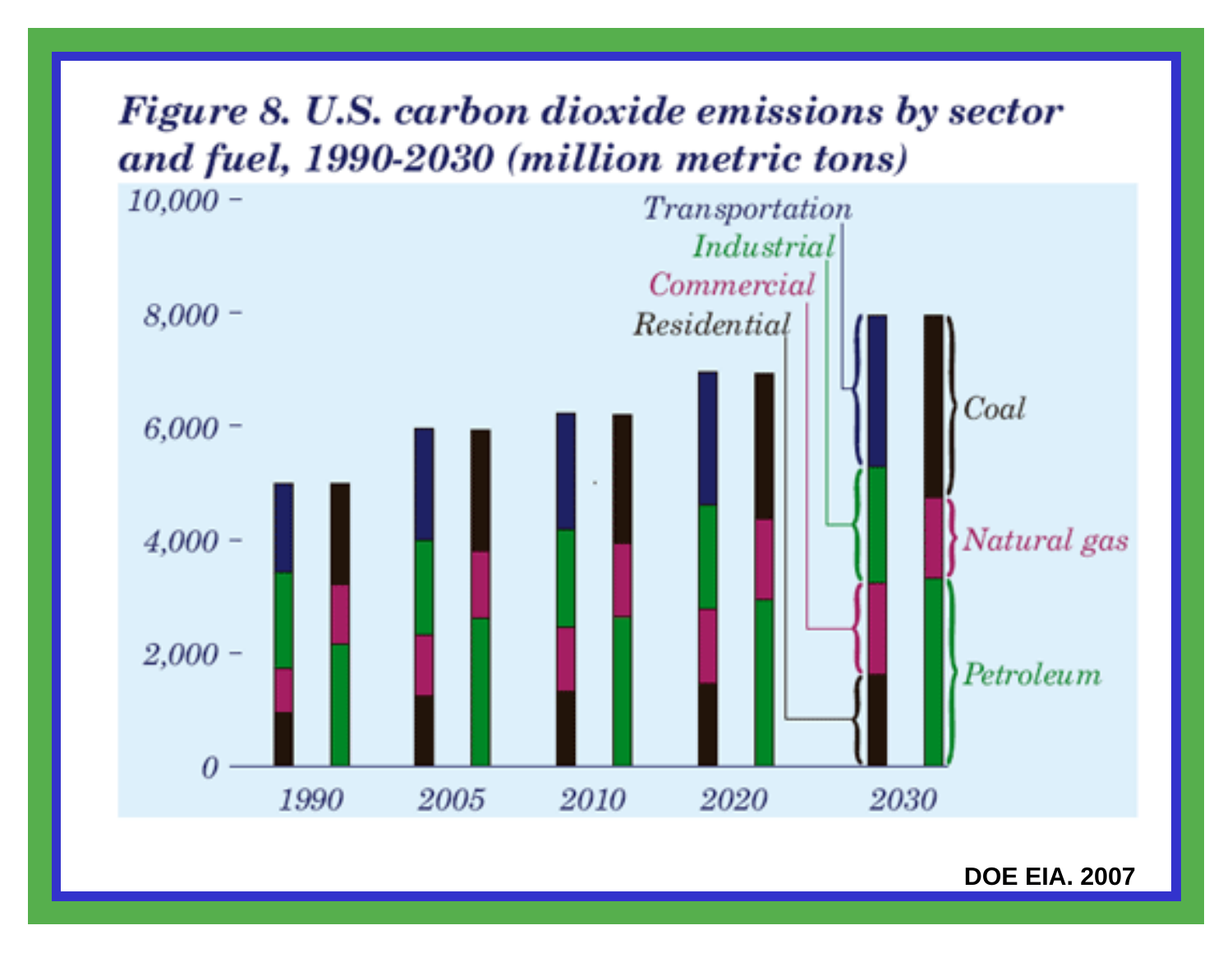### No Simple Route to Global Action

- Developing Nations: Poverty, Historical Causation
- **Have so far refused to commit, but softening?**
- No hope unless US follows other rich countries
- Porter hypothesis: will yield tech leadership, \$\$..?
- If we lead & developing world doesn't follow...?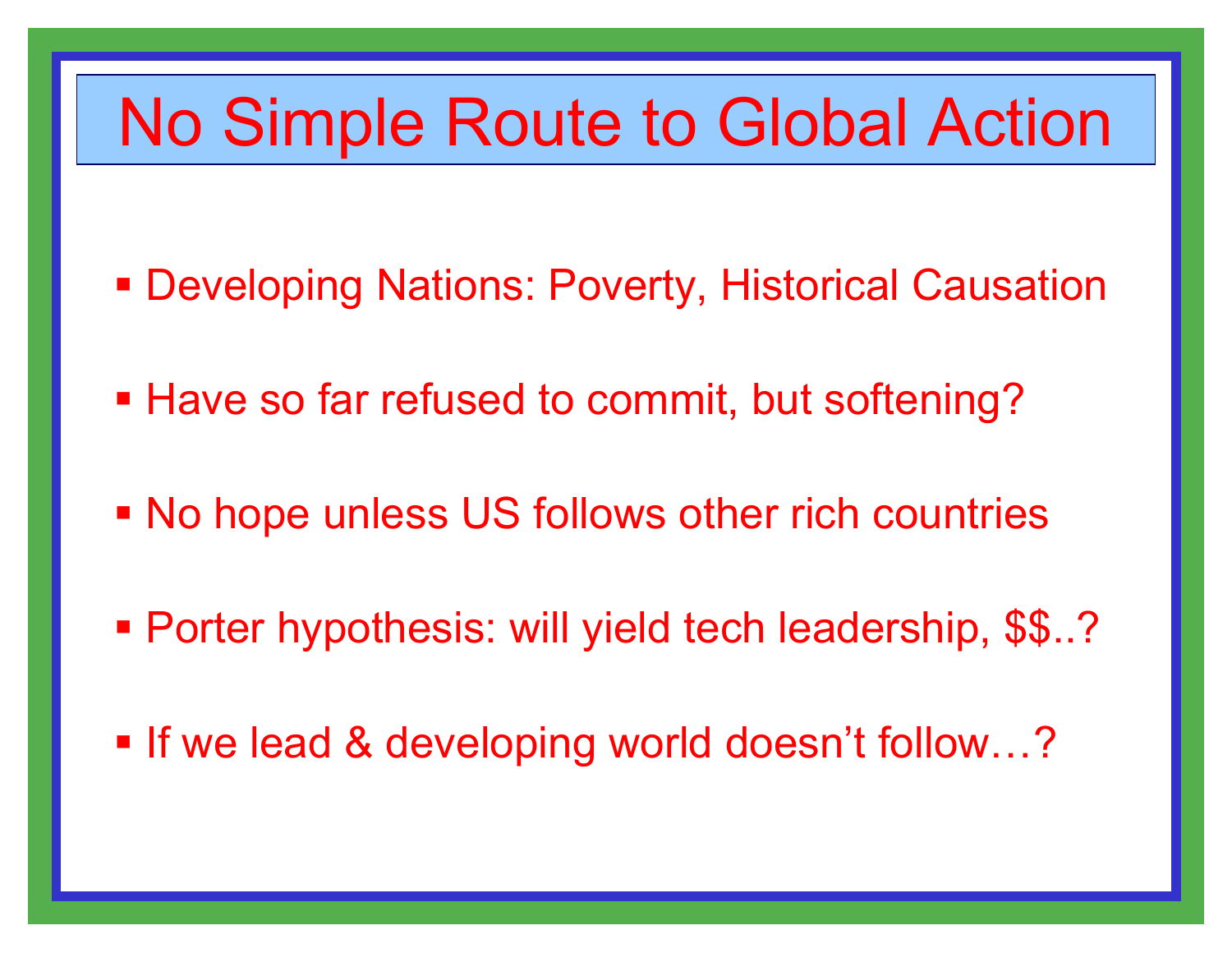### A Transportation-Specific Policy?

- Clearly want R&D where high potential payoff
- **Stricter mitigation (via regulation) for transport?** Can only raise total costs – not desirable National security argument on oil use? Political argument to "share the pain"?
- **May especially tough to get substantial emissions** cuts here, absent major innovation…?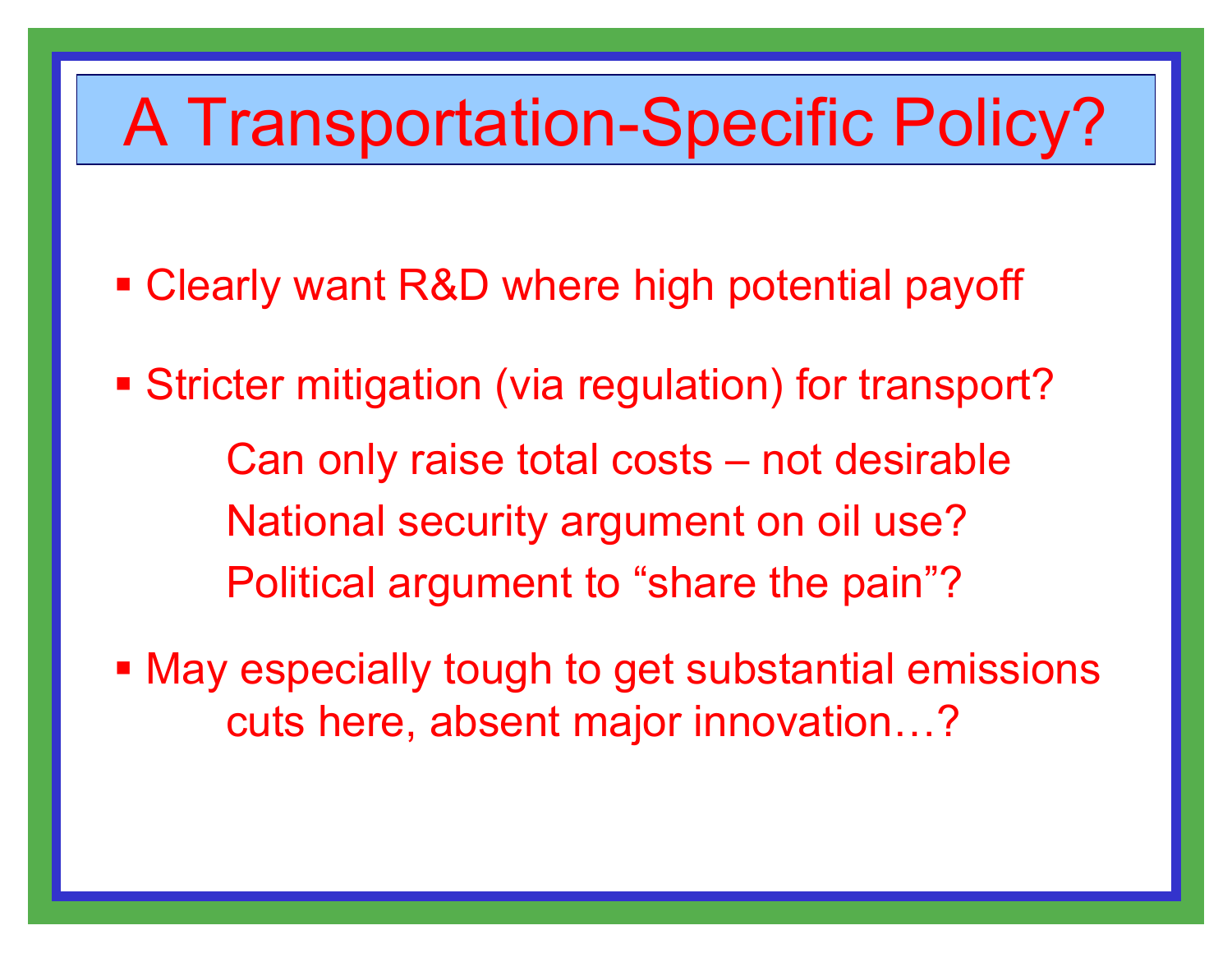#### Passenger Travel GDP Elasticity ≈ $\approx$  1



**Schäfer et al., 2008**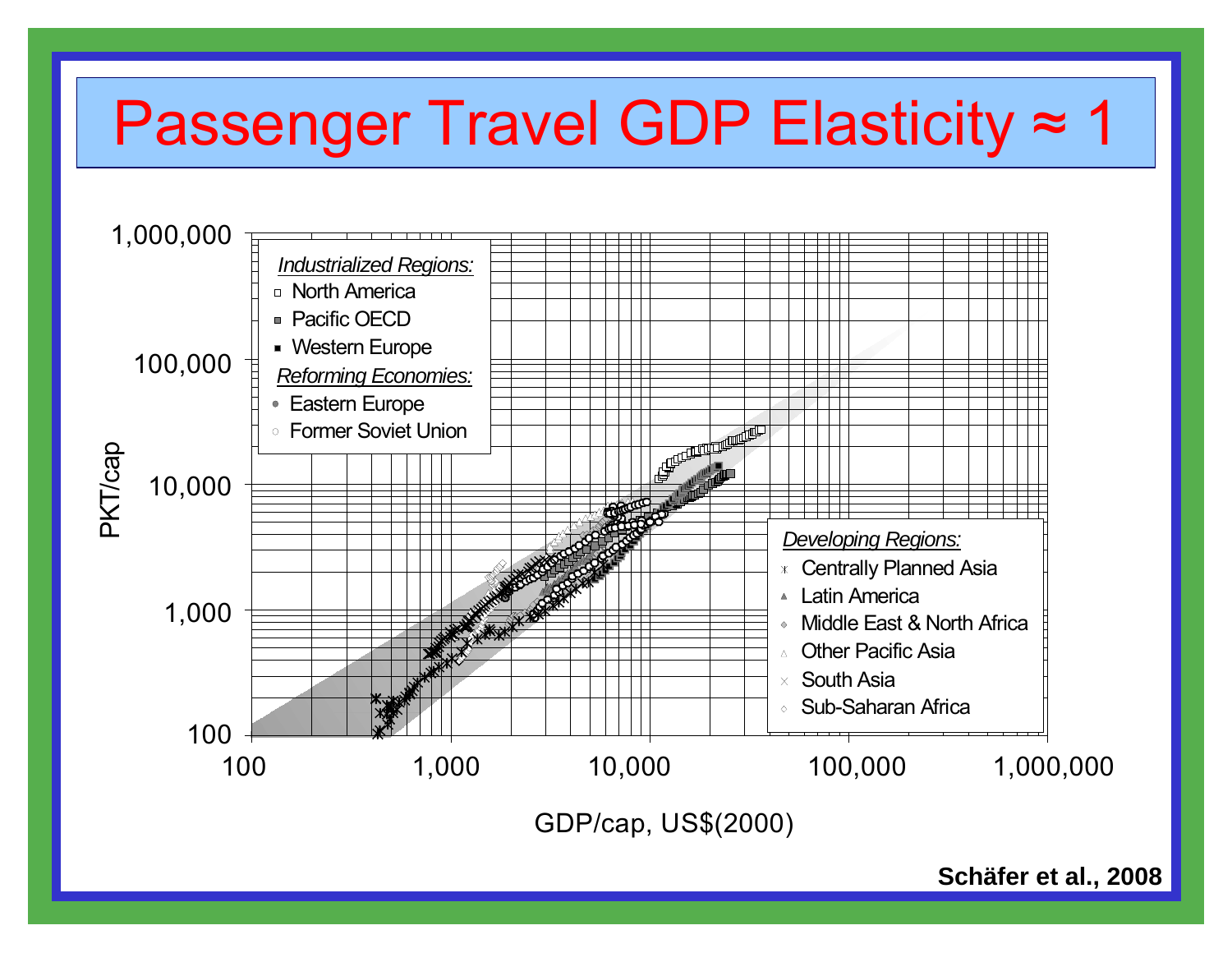

**Schäfer et al., 2008**